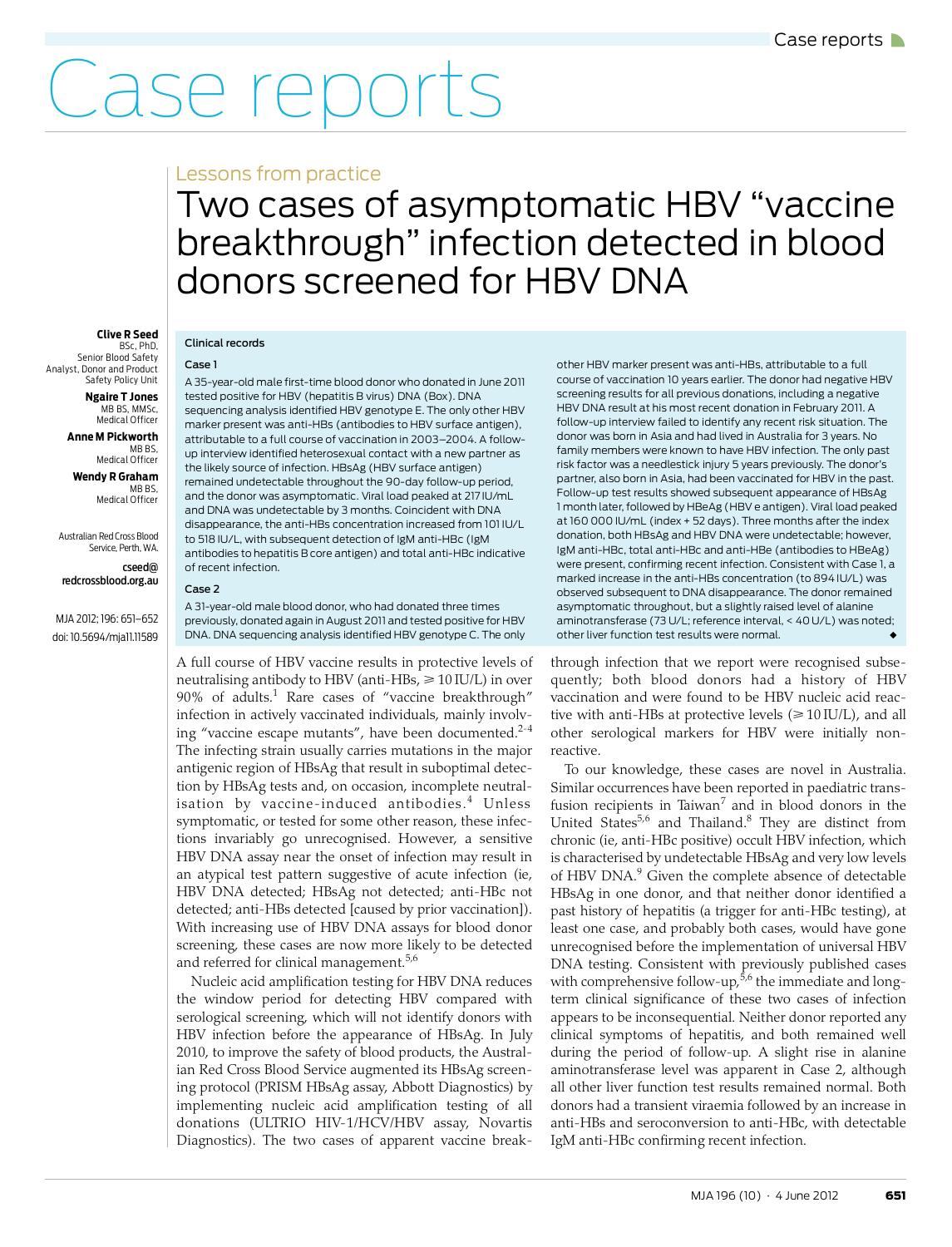#### Summary test results for two donors with hepatitis B virus (HBV) infection and a history of HBV vaccination

|                                |           | HBsAg HBV DNA | Viral load<br>(IU/ml)        | Anti-HBs<br>(IU/L) | Total<br>anti-HBc | <b>IgM</b><br>anti-HBc | HBeAg     | Anti-HBe  | <b>ALT</b> | Genotype     |
|--------------------------------|-----------|---------------|------------------------------|--------------------|-------------------|------------------------|-----------|-----------|------------|--------------|
| Donor 1 (first-time donor)     |           |               |                              |                    |                   |                        |           |           |            |              |
| Index HBV DNA-positive sample  | <b>ND</b> | D             | 85.6                         | 101.2              | <b>ND</b>         | <b>ND</b>              | <b>ND</b> | <b>ND</b> | <b>NT</b>  | E            |
| $Index + 53 days$              | <b>ND</b> | D             | 217                          | 131                | <b>ND</b>         | <b>ND</b>              | <b>ND</b> | <b>ND</b> | <b>NT</b>  | <b>NT</b>    |
| Index $+90$ days               | <b>ND</b> | <b>ND</b>     | $\qquad \qquad \blacksquare$ | 518                | D                 | D                      | <b>ND</b> | <b>ND</b> | <b>NT</b>  | <b>NT</b>    |
| Donor 2                        |           |               |                              |                    |                   |                        |           |           |            |              |
| 184 days before index donation | <b>ND</b> | <b>ND</b>     | <b>NT</b>                    | <b>NT</b>          | <b>NT</b>         | <b>NT</b>              | <b>NT</b> | <b>NT</b> | <b>NT</b>  | <b>NT</b>    |
| Index HBV DNA-positive sample  | <b>ND</b> | D             | 210                          | 23.7               | <b>ND</b>         | <b>ND</b>              | <b>ND</b> | <b>ND</b> | <b>NT</b>  | $\mathsf{C}$ |
| $Index + 11 days$              | <b>ND</b> | D             | 633                          | 28.6               | <b>ND</b>         | <b>ND</b>              | <b>ND</b> | <b>ND</b> | <b>NT</b>  | <b>NT</b>    |
| $Index + 34 days$              | D         | D             | 9690                         | <b>NT</b>          | <b>ND</b>         | <b>NT</b>              | <b>ND</b> | <b>ND</b> | Normal     | <b>NT</b>    |
| $Index + 52 days$              | D         | D             | 160 000                      | 32                 | <b>ND</b>         | <b>ND</b>              | D         | <b>ND</b> | <b>NT</b>  | <b>NT</b>    |
| $Index + 67 days$              | D         | <b>NT</b>     | $\qquad \qquad -$            | >100               | <b>ND</b>         | <b>ND</b>              | D         | <b>ND</b> | <b>NT</b>  | <b>NT</b>    |
| Index $+94$ days               | <b>ND</b> | <b>ND</b>     | $\qquad \qquad \blacksquare$ | 894                | D                 | D                      | <b>ND</b> | D         | 73 U/L*    | <b>NT</b>    |

ALT = alanine aminotransferase. D = detected. ND = not detected. NT = not tested. \* Reference interval, < 40 U/L; other liver function test results were within normal range. ◆

#### Lessons from practice

- These atypical cases indicate the need to consider possible acute infection when hepatitis B virus (HBV) DNA is present with anti-HBs at apparently protective levels in an individual with a history of HBV vaccination ("vaccine breakthrough").
- This may be relevant to clinicians when investigating a recent risk event, for example, high-risk sexual contact or a needle-stick injury, including vaccinated individuals with an anti-HBs level ≥ 10 IU/L.
- The immediate and longer-term clinical significance for the two donors appears to be inconsequential, and, since both cases were detected by routine HBV DNA screening these blood donations posed no safety risk.
- While the donors may pose a temporary risk to close personal contacts, the risk level is substantially lower when compared with classical acute infections.

The viraemic period may mean that such individuals represent a temporary risk to others (for example, sexual partners and recipients of their blood). From the limited published data, it appears that the risk of transfusion transmission is substantially reduced compared with conventional window-period HBV infection. A number of studies confirm the infectivity of blood with detectable HBV DNA. Two cases of transmission where anti-HBs exceeds 10 IU/L have been reported, but none with levels above  $30$  IU/L.  $^{\rm 10,11}$  $^{\rm 10,11}$  $^{\rm 10,11}$  $^{\rm 10,11}$ 

The underlying mechanism of vaccine breakthrough in our donors is uncertain. Their genotypes (E and C) may be significant; one study noted that non-A2 genotypes were significantly more prevalent among five vaccine breakthrough cases,<sup>5</sup> and the authors speculated that the HBV vaccine (with A2 parent strain) provides suboptimal protection against infection with non-A2 genotypes but sufficient protection to prevent clinical disease.

Since both donors had detectable DNA at their index donations and were therefore identified by our improved routine screening strategy, their donations posed no risk to the safety of the blood supply. Case 2 required a risk assessment of three prior donations, the most recent of which was 6 months before the positive index donation.

Since this previous donation was negative for HBsAg and HBV DNA, the components were considered not to have posed a transfusion risk. Our cases indicate the need to consider possible acute infection when HBV DNA in the presence of anti-HBs is demonstrated in an individual with an apparently protective anti-HBs level (vaccine breakthrough). In settings outside the Blood Service, this may be relevant to clinicians when investigating a recent risk event, for example, high-risk sexual contact or a needlestick injury, including those situations where the anti-HBs level is  $\geq 10$  IU/L.

Acknowledgements: We are indebted to the two blood donors for providing comprehensive medical histories and for providing copies of subsequent test results. We thank David Wellmann and other colleagues of the Australian Red Cross Blood Service infectious disease screening laboratories for performing additional HBV testing and Joanne Pink and Anthony Keller for critical review of the manuscript. Australian governments fully fund the Australian Red Cross Blood Service for the provision of blood products and services to the Australian community.

Competing interests: No relevant disclosures.

- **1** [Department of Health and Ageing. The Australian immunisation handbook.](http://www.health.gov.au/internet/immunise/publishing.nsf/content/handbook-home)  9th ed. Canberra: Australian Government, 2008. http://www.health.gov.au/ [internet/immunise/publishing.nsf/content/handbook-home \(accessed Apr](http://www.health.gov.au/internet/immunise/publishing.nsf/content/handbook-home)  2012).
- <span id="page-1-0"></span>**2** Carman WF, Zanetti AR, Karayiannis P, et al. Vaccine-induced escape mutant of hepatitis B virus. *Lancet* 1990; 336: 325-329.
- **3** McMahon BJ, Bruden DL, Petersen KM, et al. Antibody levels and protection after hepatitis B vaccination: results of a 15-year follow-up. *Ann Intern Med* 2005; 142: 333-341.
- <span id="page-1-1"></span>**4** Gerlich WH. Breakthrough of hepatitis B virus escape mutants after vaccination and virus reactivation. *J Clin Virol* 2006; 36 Suppl 1: S18-S22.
- <span id="page-1-2"></span>**5** Stramer SL, Wend U, Candotti D, et al. Nucleic acid testing to detect HBV infection in blood donors. *N Engl J Med* 2011; 364: 236-247.
- <span id="page-1-3"></span>**6** Linauts S, Saldanha J, Strong DM. PRISM hepatitis B surface antigen detection of hepatitis B virus minipool nucleic acid testing yield samples. *Transfusion* 2008; 48: 1376-1382.
- <span id="page-1-4"></span>**7** Liu CJ, Lo SC, Kao JH, et al. Transmission of occult hepatitis B virus by transfusion to adult and pediatric recipients in Taiwan. *J Hepatol* 2006; 44: 39-46.
- <span id="page-1-5"></span>**8** Louisirirotchanakul S, Oota S, Khuponsarb K, et al. Occult hepatitis B virus infection in Thai blood donors. *Transfusion* 2011; 51: 1532-1540.
- <span id="page-1-6"></span>**9** Raimondo G, Allain JP, Brunetto MR, et al. Statements from the Taormina expert meeting on occult hepatitis B virus infection. *J Hepatol* 2008; 49: 652-657.
- <span id="page-1-8"></span>**10** Levicnik-Stezinar S, Rahne-Potokar U, Candotti D, et al. Anti-HBs positive occult hepatitis B virus carrier blood infectious in two transfusion recipients. *J Hepatol* 2008; 48: 1022-1025.
- <span id="page-1-7"></span>**11** Hanada D, Kino S, Yamauchi S, et al. Transfusion-transmission of hepatitis B virus (HBV) from a NAT-negative occult hepatitis B virus carrier. *Vox Sang* 2011; 101 Suppl 2: 129-134.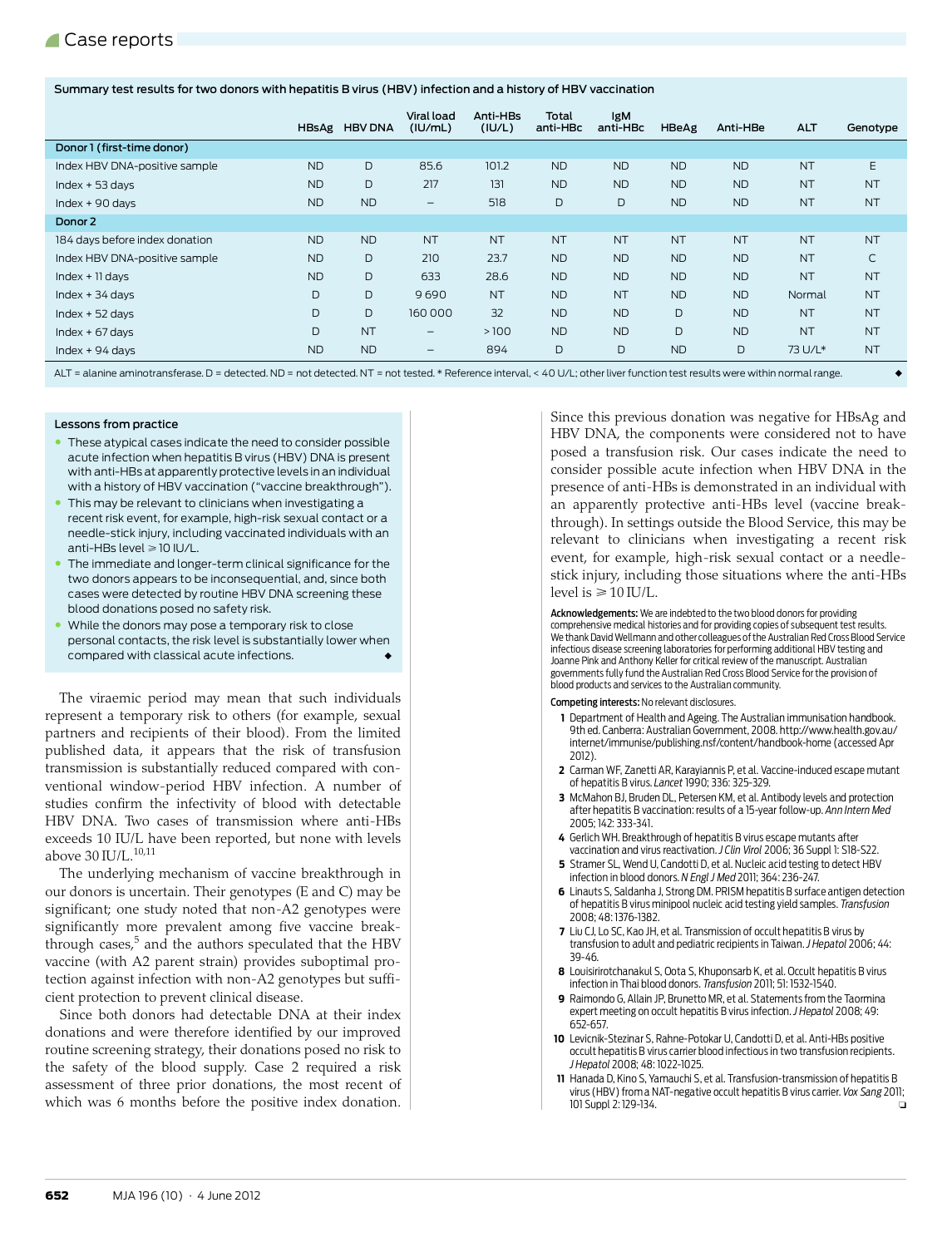#### **version of article Online-only box. Production please delete from print**

#### Important information for consumers from the Australian Red Cross Blood Service

The addition of a new blood donor screening test for hepatitis B (HBV DNA) in Australia has identified rare cases of infection despite the donor being fully vaccinated (referred to as "vaccine breakthrough"). In the cases to date, the course of infection has been mild without any clinical<br>symptoms of hepatitis. The immediate and longer term clinical significance appears to be<br>inconsequential, and, since all case